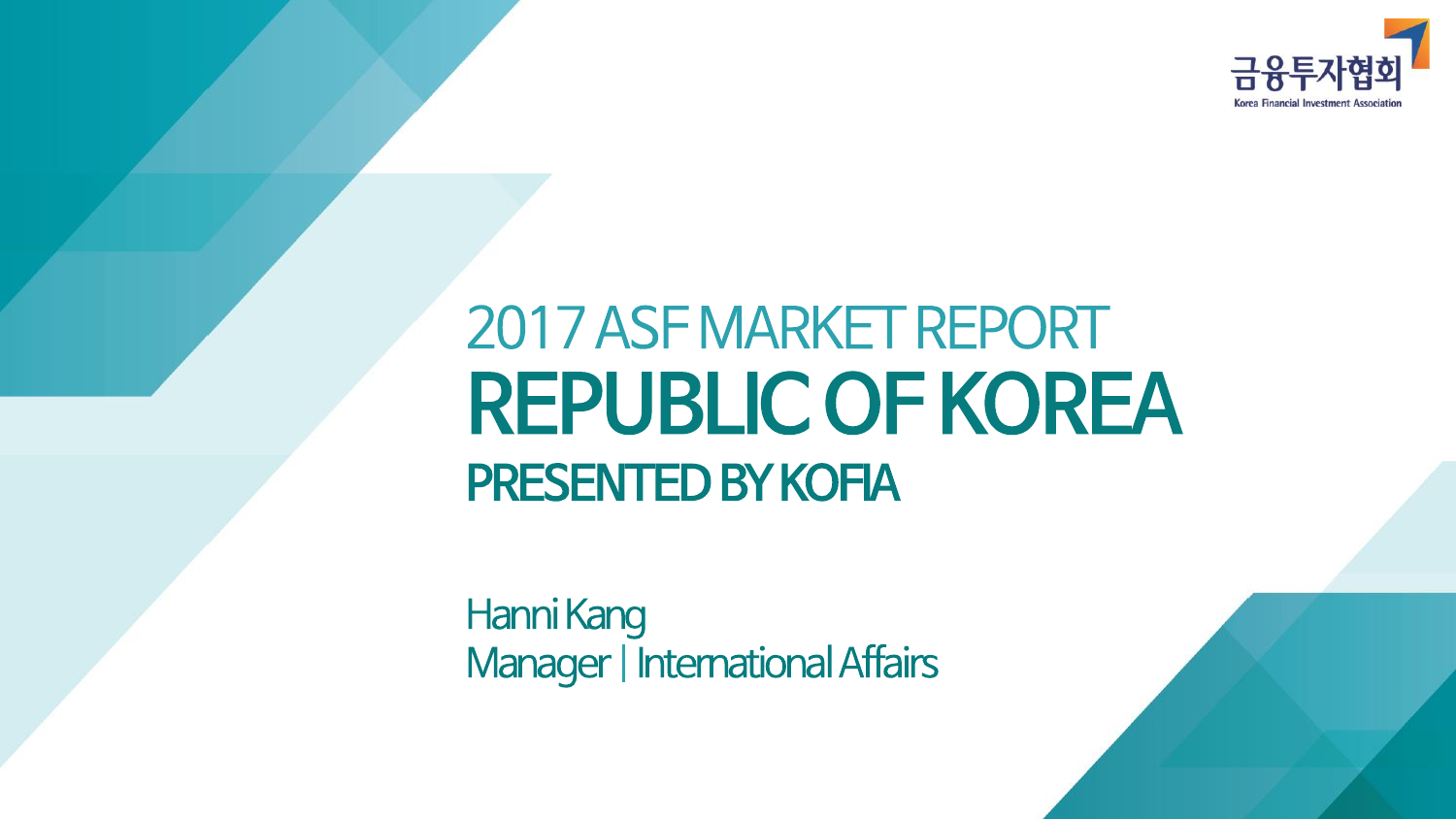## 2017 ASF MARKET REPORT **EQUITIES MARKET**



#### KOSPI MARKET INDEX vs. WORLD PRICE INDICES (5 YR Frame)

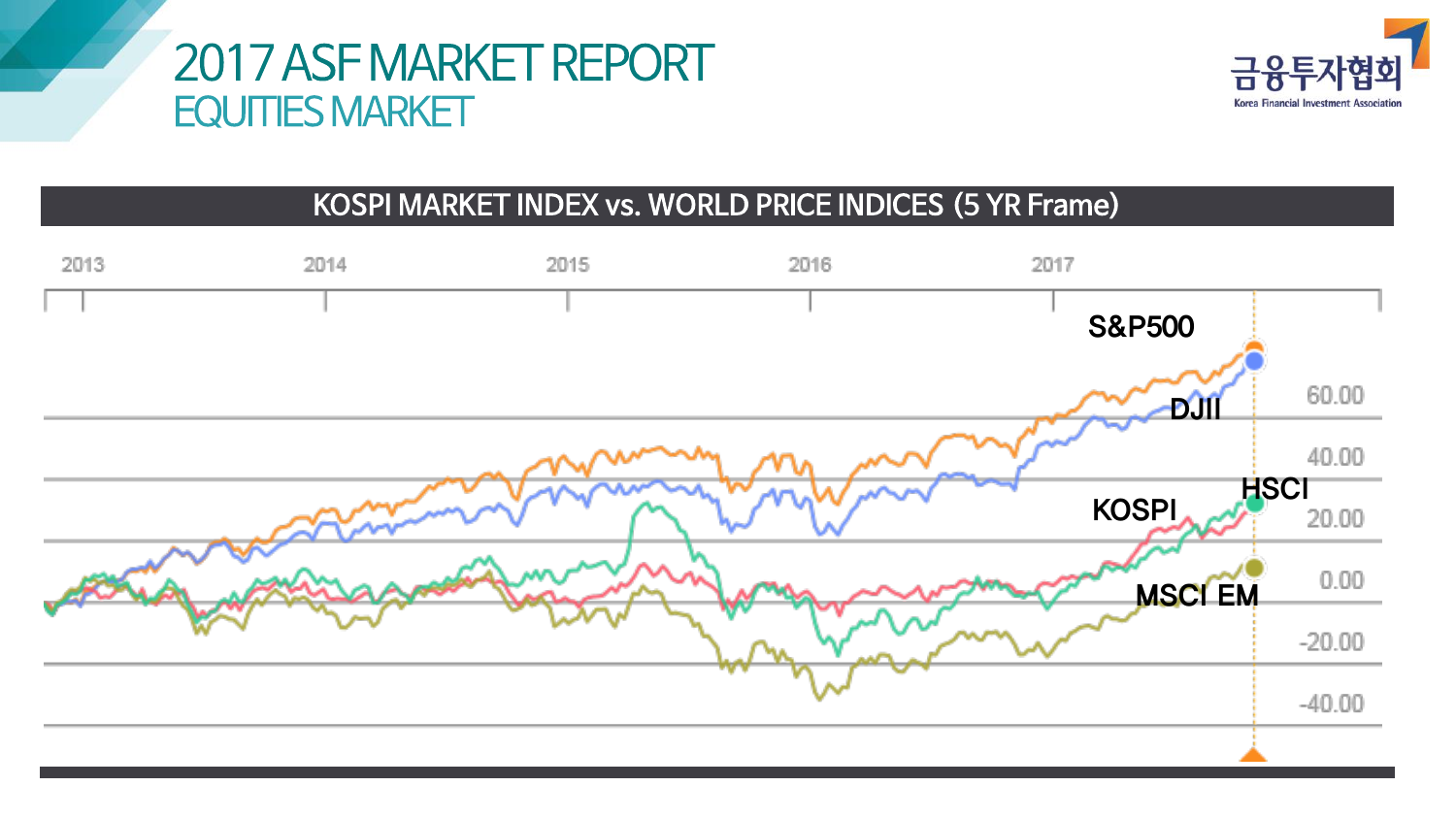## 2017 ASF MARKET REPORT **EQUITIES MARKET**



### **KOSPI MARKET INDEX**



#### **MARKET CAP & TRADING VALUE [UNIT: USD BN]**

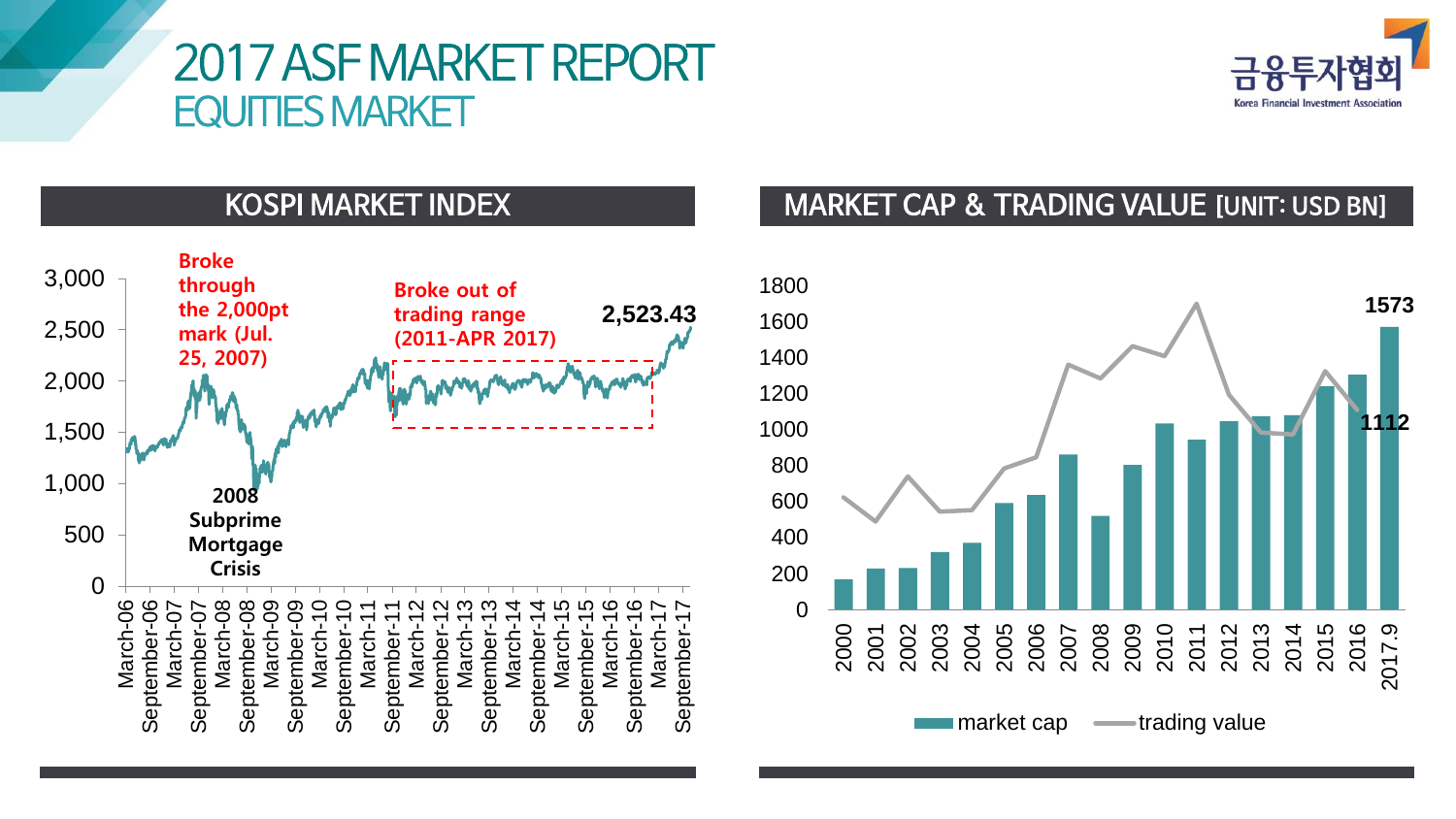## 2017 ASF MARKET REPORT **BOND MARKET**



**TRADING VOLUME [UNIT: USD BN]** 



#### ANNUAL OTC TRADING VOLUME [UNIT: USD BN]

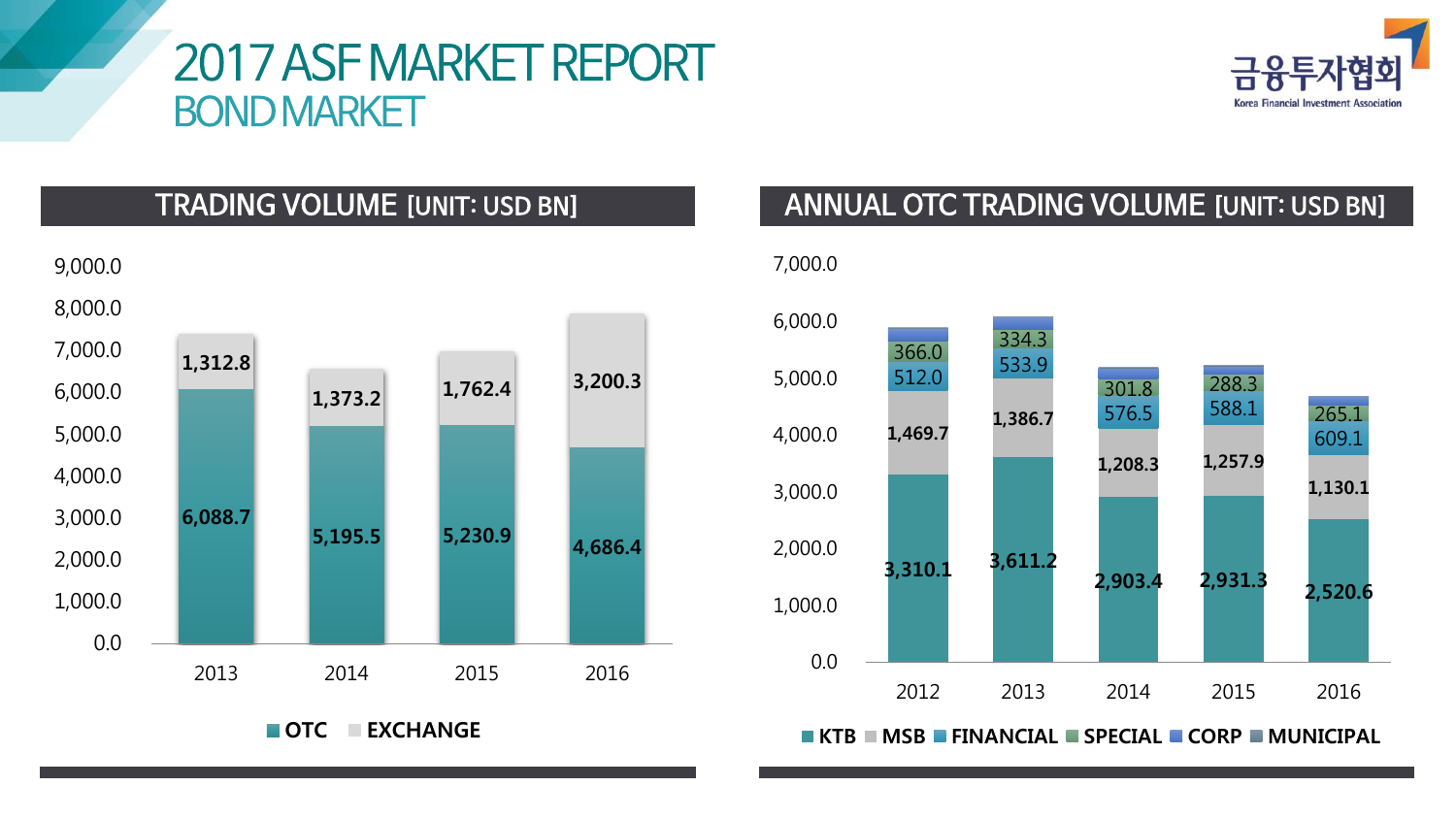## 2017 ASF MARKET REPORT **SECURITIES INDUSTRY OVERVIEW**



**NET PROFIT & ROE [UNIT: USD BN]** 



#### PROFIT STRUCTURE OF SECURITIES INDUSTRY

| (USD bn)                    |                    |             |             |                          |                              |
|-----------------------------|--------------------|-------------|-------------|--------------------------|------------------------------|
|                             |                    | 2015<br>(A) | 2016<br>(B) | <b>CHANGE</b><br>$(B-A)$ | <b>GROWTH</b><br><b>RATE</b> |
| <b>COMMISSION PROFITS</b>   |                    | 7.9         | 7.5         | $-0.4$                   | $-5.5%$                      |
|                             | <b>BROKERAGE</b>   | 4.6         | 3.7         | $-0.9$                   | $-19.0%$                     |
|                             | <b>IB SERVICES</b> | 1.2         | 1.3         | 0.1                      | 6.1%                         |
|                             | <b>ASSET MNGT.</b> | 0.9         | 0.8         | $-0.1$                   | $-11.0%$                     |
| <b>PROP TRADING PROFITS</b> |                    | 4.2         | 2.5         | $-1.7$                   | $-40.9%$                     |
|                             | <b>STOCKS</b>      | 0.5         | 0.3         | $-0.2$                   | $-41.5%$                     |
|                             | <b>BONDS</b>       | 5.2         | 4           | $-1.2$                   | $-23.6%$                     |
|                             | <b>DERIVATIVES</b> | $-1.6$      | $-1.8$      | $-0.2$                   |                              |